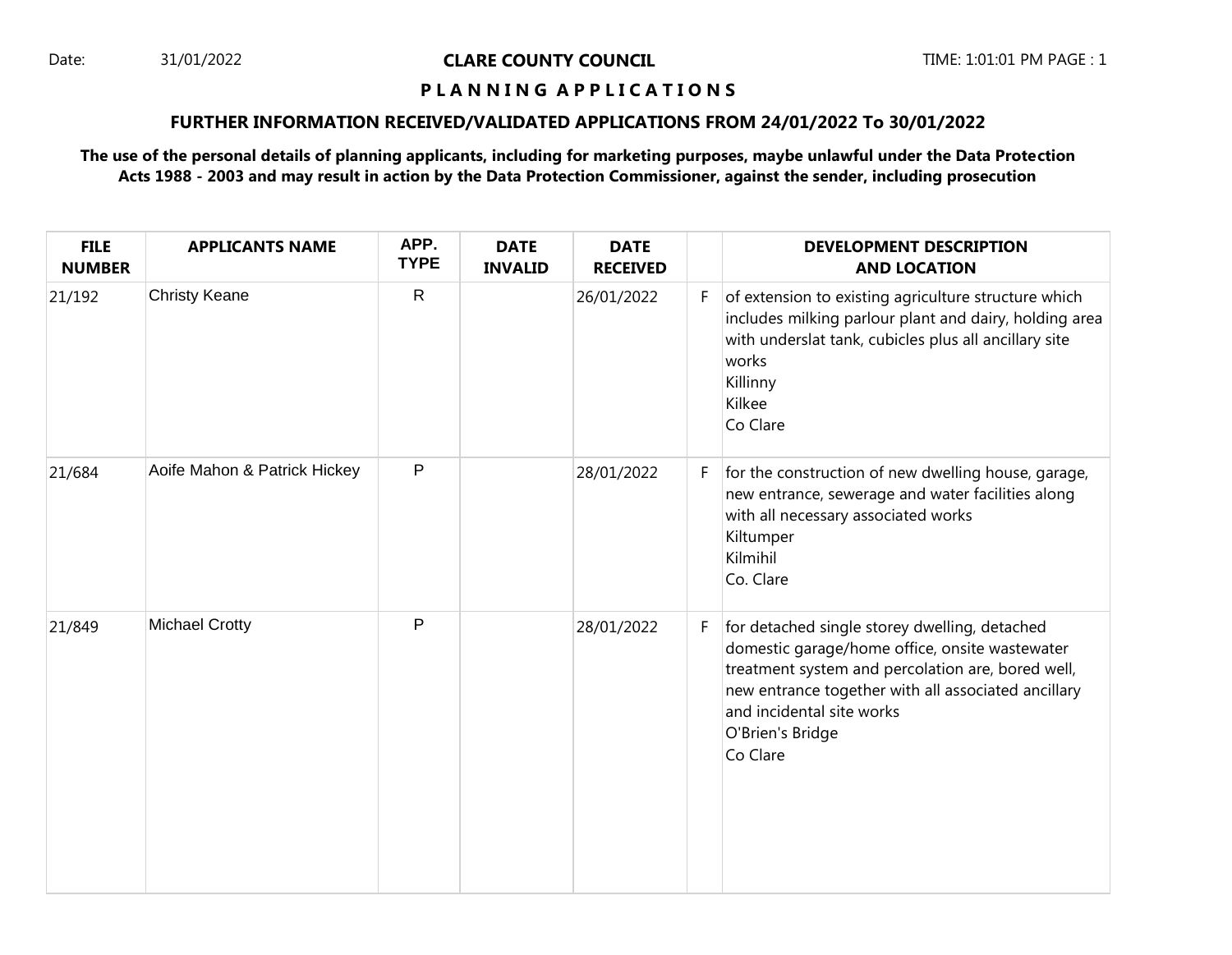### Date: 31/01/2022 **CLARE COUNTY COUNCIL** TIME: 1:01:01 PM PAGE : 1

### **P L A N N I N G A P P L I C A T I O N S**

### **FURTHER INFORMATION RECEIVED/VALIDATED APPLICATIONS FROM 24/01/2022 To 30/01/2022**

# **The use of the personal details of planning applicants, including for marketing purposes, maybe unlawful under the Data Protection Acts 1988 - 2003 and may result in action by the Data Protection Commissioner, against the sender, including prosecution**

| 21/863  | John Browne                                | P | 28/01/2022 | F. | to create access from my land onto public road, R477<br>from my farm and enlargement of existing 8ft gate to<br>12 <sub>ft</sub><br>Ardeamush<br>Poulnagun<br>Lisdoonvarna<br>Co Clare                                                                                                                  |
|---------|--------------------------------------------|---|------------|----|---------------------------------------------------------------------------------------------------------------------------------------------------------------------------------------------------------------------------------------------------------------------------------------------------------|
| 21/944  | Martin McCarthy                            | P | 27/01/2022 | F. | for development of a livestock slatted unit with<br>attached hay barn and associated ancillary site works<br>Kilclehaun<br>Quilty<br>Co Clare                                                                                                                                                           |
| 21/1013 | Kartar Jit Singh Sahota &<br>Gurinder Kaur | P | 27/01/2022 | F. | for the proposed construction of a detached dwelling<br>house, new vehicular entrance, connection to existing<br>services and all associated site works<br><b>Clairin Glas</b><br>Shannon<br>Co. Clare                                                                                                  |
| 21/1105 | Laura Corbett                              | P | 27/01/2022 | F. | to construct 1 no. Dwelling House and garage,<br>provide a new site entrance and connect to new<br>proprietary Waste Water Treatment System and<br>connect to public services and to Lissycasey Group<br>Water Scheme and carry out all ancillary site works<br>Gortnamuck<br>Ballynacally<br>Co. Clare |